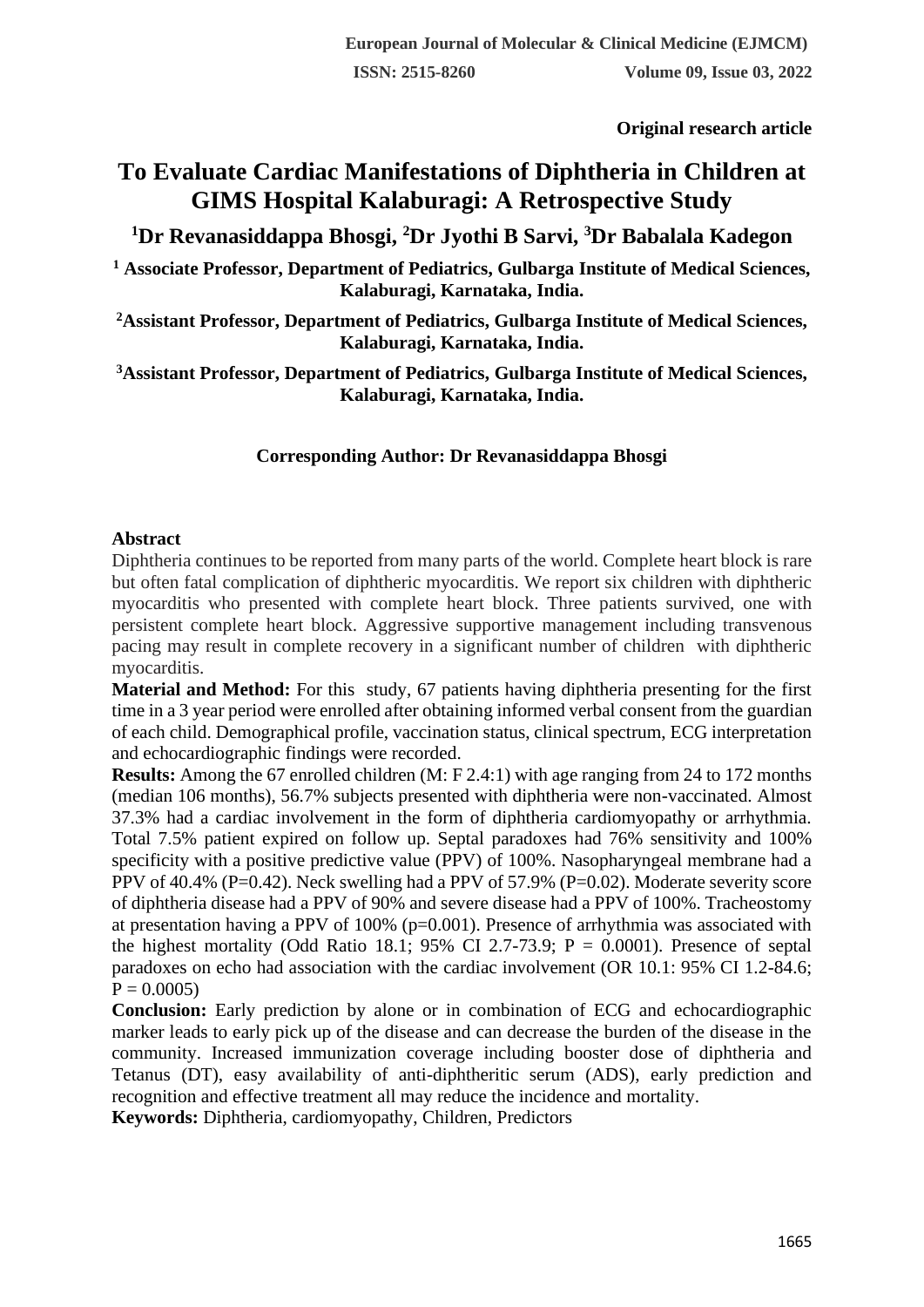## **Introduction**

Diphtheria once known as "the straggling angel of children" is a major preventable disease of childhood with high morbidity and mortality. Although it is no longer a public health problem in the developed nations, it continues to be reported from developing world. The toxin mediated disease affects multiple systems and cardiovascular involvement is a major contributor to the mortality varying from 50% to 75%. Cardiac manifestations include myocardial dysfunction as well as bradyarrhythmias and tachyarrhythmias; although the most feared one is complete heart block (CHB) with almost all cases being fatal despite ventricular pacing.There is scant literature available on this dreaded complication. Herein, we report six patients of diphtheria who presented to a tertiary care centre in India with CHB. Diphtheria remains an important cause of pediatric mortality in developing countries. The mortality rate is still ∼10% and has changed little over the past 20 years with particular reference to developed world <sup>1</sup>. A resurgence of diphtheria has been observed in developing nations, are largely attributed to waning vaccine immunity and socialtaboosleading topoorimmunization coverage in children especially above 5 years of age. Acute mortality is due to toxin-mediated diphtheritic cardiomyopathy, suffocation by the pseudomembrane, disseminated intravascularcoagulation, and renal failure  $2<sup>3</sup>$ . The incidence of diphtheritic cardiomyopathy following diphtheria is 10%– 20%, and some Indian studies reported the occurrence of myocarditis is 16-66% and the associated mortality is ∼50%. Myocarditis in diphtheria is reported to be the sole independent predictor of death with an adjusted Odds ratio 25, (95% confidence interval (CI) 3.4-210.3)<sup>4</sup>. Clinical signs of diphtheritic cardiomyopathy become apparent by the end of  $2<sup>nd</sup>$  week of infection but, in severe cases, may be a presenting feature <sup>5</sup>. Severe conduction abnormalities including tachy or brady-arrhythmias or complete heart block are reported in 50% of patients presented with diphtheria cardiomyopathy and reported to be uniformly fatal for children<sup>6,7</sup>. Most of the large series describing the clinical and electrocardiographic features of diphtheria were reported in old studies, before the availability of modern electrocardiographic, echocardiographic and bio chemical measurements <sup>8</sup>. These studies found that the development of severe conduction defects on the 12-lead electrocardiograph were associated with a poor prognosis<sup>9</sup>. We have recently observed on the prognostic and predictor utility of combined echocardiographic and electrocardiography and have shown that, in some cases of diphtheritic cardiomyopathy, intervention with temporary cardiac pacemaker or off label use of IV methylprednisolone may improve the outcome. The ability to predict from simple and readily available measures whether myocarditis will develop would aid in triage and clinical management. We aimed to examine clinical spectrum of diphtheric cardiomyopathy and diagnostic tools (serum markers, ECG, Echocardiography) to assess particular findings that might predict the development of diphtheritic cardiomyopathy and poor survival.

## **Material and Method:**

For this study, 67 patients having diphtheria presenting cases in 3 year period (2018-2021) at GIMS, Hospital,Kalaburagi,Karnataka, were enrolled after obtaining informed verbal consent from the guardian of each child. Demographical profile, vaccination status, clinical spectrum, ECG interpretation and echocardiographic findings were recorded

#### **Statistical Analysis**

Data was entered in SPSS version 20 and analyzed using its statistical package. Frequency was calculated for qualitative variables including gender, vaccination status, and cardiomyopathy. Data was presented as mean, SD and median. Between groups comparison was done using Chisquare test for categorical data and Students' t-test and Mann Whitney U test for parametric and non-parametric data respectively Univarient and multivarient analysis were performed to determine significance and to identify the predictors having a significant association with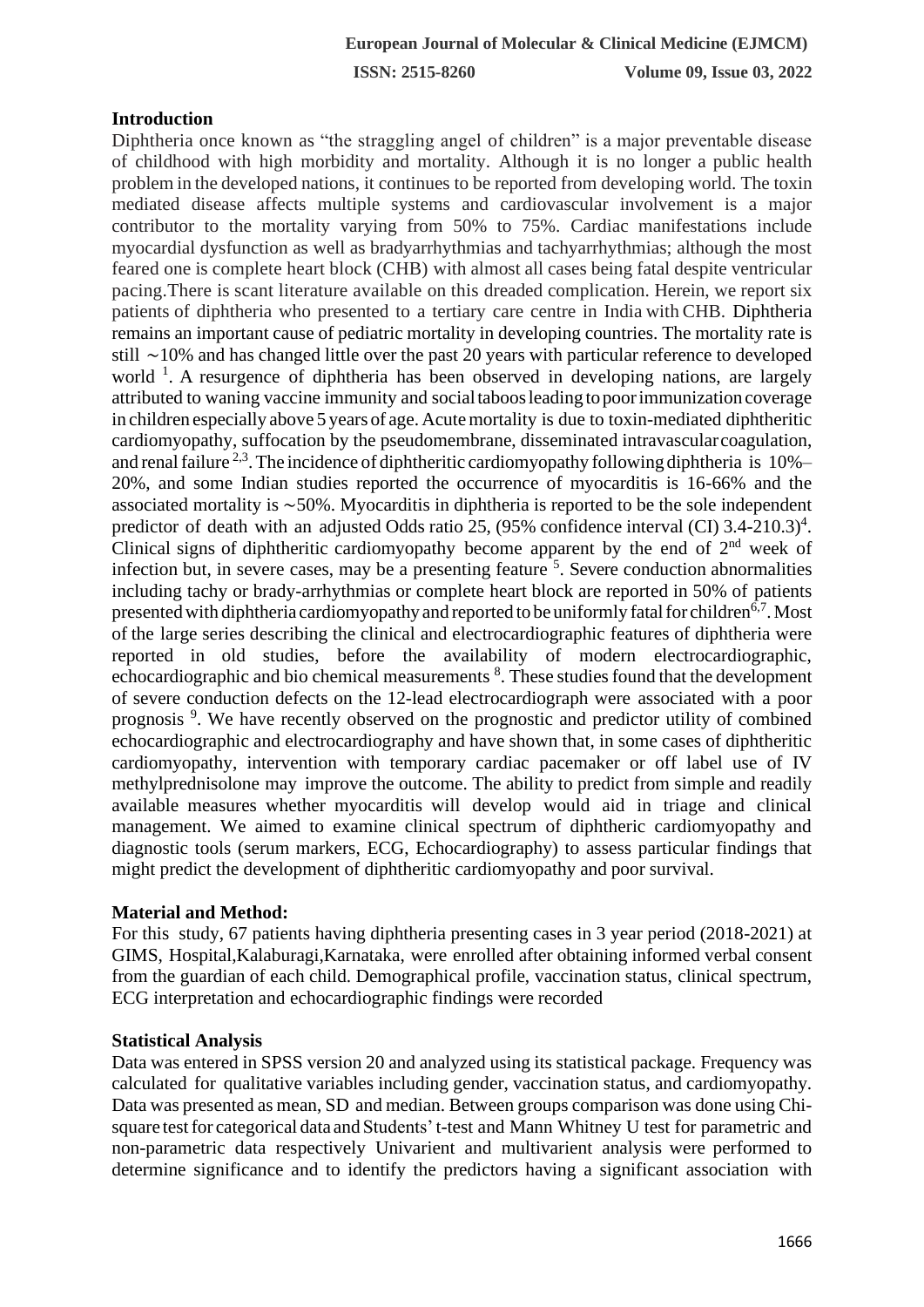cardiomyopathy and mortality. Odd's ratio with 95% CI was computed for the significant variables. All variables found to be significant on univariate analysis (P<0.05).

## **Results**

Sixty-seven subjects presented with diphtheria were recruited in the study in a 3 year period. There were 47 (70.1%) boys and 20 (29.9%) girls with boys to girl's ratio of 2.4:1. Median age at the time of presentation was 106 months (range 24-172 months). Median day of presentation to a tertiary care hospital was 3 days (range 1-9 days). Nearly 58.2% patients belong to rural areas. In total 38 (56.7%) subjects presented with diphtheria were non-vaccinated for diphtheria vaccine and 18 (26.9%) were completely vaccinated and 11(16.4%) were partially vaccinated. None of the subject in this cohort was given a booster vaccine at 5y of age. Total 70.1% patients had a nasopharyngeal membrane during initial presentation and 28.4% (n=19) had a neck swelling initially at presentation and 11.9% presented with stridor. All the patients who presented with stridor at initial clinical manifestation need a tracheostomy at subsequent days due to overt or impending upper airways obstruction. Majority (83.6%) of children presented with mild severity of the disease. Only 1.5% patients presented with severe disease and toxic look

| <b>Variable</b>                            | <b>Cardiomyopathy</b> | <b>No Cardiomyopathy</b> | P value     |
|--------------------------------------------|-----------------------|--------------------------|-------------|
| <b>Total patients</b>                      | 25                    | 42                       | --          |
| Age (months, Median, range)                | $110(48-157)$         | $105(24-172)$            | P<0.003     |
| Gender                                     | $M: F = 3 : 1$        | $M:$ F= 2:1              | <b>NA</b>   |
| Un-Immunization $(n, %)$                   | 13 (52%)              | 25(59.5)                 | $P = 0.213$ |
| Partial immunization (n, %)                | 3(12%)                | 8(19)                    | P<0.004     |
| Adequate immunization $(n, %)$             | 9(36%)                | 9(21.5)                  | P<0.002     |
| Neck swelling $(n, %$                      | $11(44\%)$            | 8(19%)                   | $P=0.249$   |
| Tracheostomy $(n, %)$                      | 8 (32%)               | $\Omega$                 | $P = 0.650$ |
| ECG (RBBB) (n, %)                          | 3(12)                 | $1(2.4\%)$               | $P=0.389$   |
| ECG (ST segment changes) $(n, %)$          | 6(24)                 | $1(2.4\%)$               | $P=0.671$   |
| Echocardiography (LV dysfunction) $(n, %)$ | 15(60)                | $\Omega$                 | $P=0.690$   |
| Septal paradoxes                           | 19 (76%)              | $\Omega$                 | P < 0.0001  |
| Mild LV dysfunction $($ >45%)              | 13 (52%)              | $\mathbf{0}$             | P<0.001     |
| Time of presentation                       | $3(2-9)$              | $3(1-5)$                 | P<0.0021    |
| Deaths $(n, %)$                            | 5(20%)                | $\Omega$                 | P<0.038     |
| $EF < 35\%$ and death                      | $5(100\%)$            | --                       | P < 0.016   |

**Table 1: Comparison between cardiomyopathy VS no cardiomyopathy**

In all the affected cases 25.4% patients had a positive throat culture for the Corynebacterium diphtheriae. Both the electrocardiography (ECG) and echocardiography were different at initial presentation and subsequent follow up. Out of these 76.1% (n=51) had a normal ECG at initial presentation (65.7% at subsequent ECGs), 4 (6.0%) had a right bundle branch block (RBBB),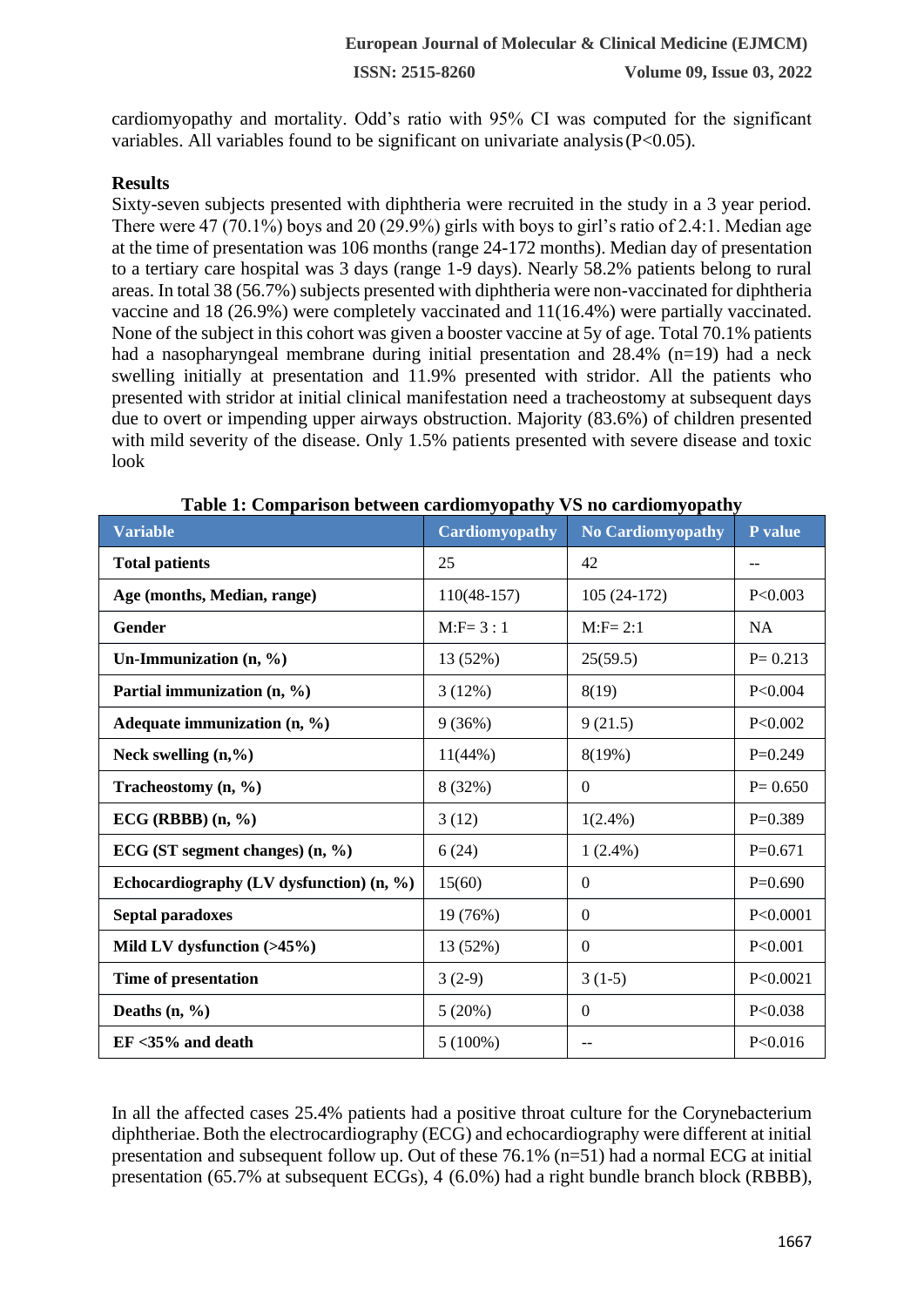**ISSN: 2515-8260 Volume 09, Issue 03, 2022**

3% had a 1<sup>st</sup> degree heart block (10.4% on subsequent ECGs), 1.5% had complete heart block (3% on subsequent ECGs), 1.5% had VT (4.5% on subsequent ECGs). Forty- nine patients (73.1%) had a normal echocardiography at presentation, 23.9% (n=16) had septal paradoxes at initial echocardiography and 3%  $(n=2)$  had a LV systolic dysfunction (22.4% on subsequent echocardiography). Twenty-five (37.3%) had a cardiac involvement in the form of diphtheria cardiomyopathy or arrhythmia. The mean interval between onset of respiratory symptoms and myocarditis was  $5.9 \pm 2.4$  days (range 2-11 days). Among the cardiac involvement with LV dysfunction 52% had a mild LV dysfunction (EF>45%) on echocardiography and 18.8% had a moderate LV dysfunction (EF 35-45%). 7.5% (N=5) patient expired on follow up. Male had more commonly cardiac involvement as compared to female with a male: female 3:1 as compared to 2:1 among non-cardiomyopathy patients. Almost half (52%) were unimmunized in the group involve the heart but it is not statistically significant  $(p=0.213)$ . patients who had neck swelling as initial presentation had a more cardiac involvement as compared to no neck swelling (44% vs 19%). Eight patients (32%) of patient who had a tracheostomy subsequently had cardiac involvement.

| <b>Complications</b>       | <b>Survivors</b><br>$(n=62)$ | <b>Non</b><br><b>survivors</b><br>$(n=5)$ | <b>Odd's Ratio</b><br>(OR) | 95%<br><b>Confidence</b><br>limit for OR | $\mathbf P$<br>value |
|----------------------------|------------------------------|-------------------------------------------|----------------------------|------------------------------------------|----------------------|
| Airway compromise          | 06                           | 02                                        | 0.63                       | $0.11 - 3.5$                             | 0.310                |
| <b>Neck swelling</b>       | 17                           | 02                                        | 1.7                        | $0.31 - 9.2$                             | 0.480                |
| <b>Inspiratory stridor</b> | 07                           | 03                                        | 4.9                        | $1.0 - 25.1$                             | 0.002                |
| <b>Tracheostomy</b>        | 07                           | 01                                        | 1.8                        | $0.2 - 14.5$                             | 0.009                |
| <b>Myocarditis</b>         | 20                           | 0 <sub>5</sub>                            | 14.3                       | $3.1 - 68.5$                             | 0.0001               |
| Septal paradoxes           | 15                           | 04                                        | 10.1                       | $1.2 - 84.6$                             | 0.0001               |
| Arrhythmia                 | 11                           | 0 <sub>5</sub>                            | 18.1                       | 2.7-73.9                                 | 0.0005               |

**Table2: Comparison of Survivors vs Non-survivors (Complications) and risk**

There were many predictors that predict the subsequent cardiac involvement and ultimately the outcome of the patient's. Septal paradoxes was an important marker in the prediction of the cardiomyopathy in patients with diphtheria. Septal paradoxes had 76% sensitivity and 100% specificity with a positive predictive value (PPV) of 100%. Nasopharyngeal membrane had a PPV of 40.4% (P=0.42). Neck swelling had a PPV of 57.9% (P=0.02). Moderate severity score of diphtheria disease had a PPV of 90% and severe disease had a PPV of 100%. Tracheostomy at presentation having a PPV of 100% (p=0.001). Some parameters had a very strong positive predictor value regarding outcome of the disease in the form of death. Ventricular tachycardia (VT) at presentation or on subsequent ECG had a PPV of 94% and complete heart block had a PPV of 82%. Out of 25 patients with myocarditis 5 (20%) died (Odd's ratio 14.3, 95% CI 3.1- 68.5,  $P = 0.0001$ );. Presence of arrhythmia was associated with the highest mortality (OR 18.1; 95% CI 2.7-73.9;  $P = 0.0001$ ). Presence of septal paradoxes on echo had association with the cardiac involvement (OR 10.1: 95% CI 1.2-84.6; P = 0.0005) **Table 2.**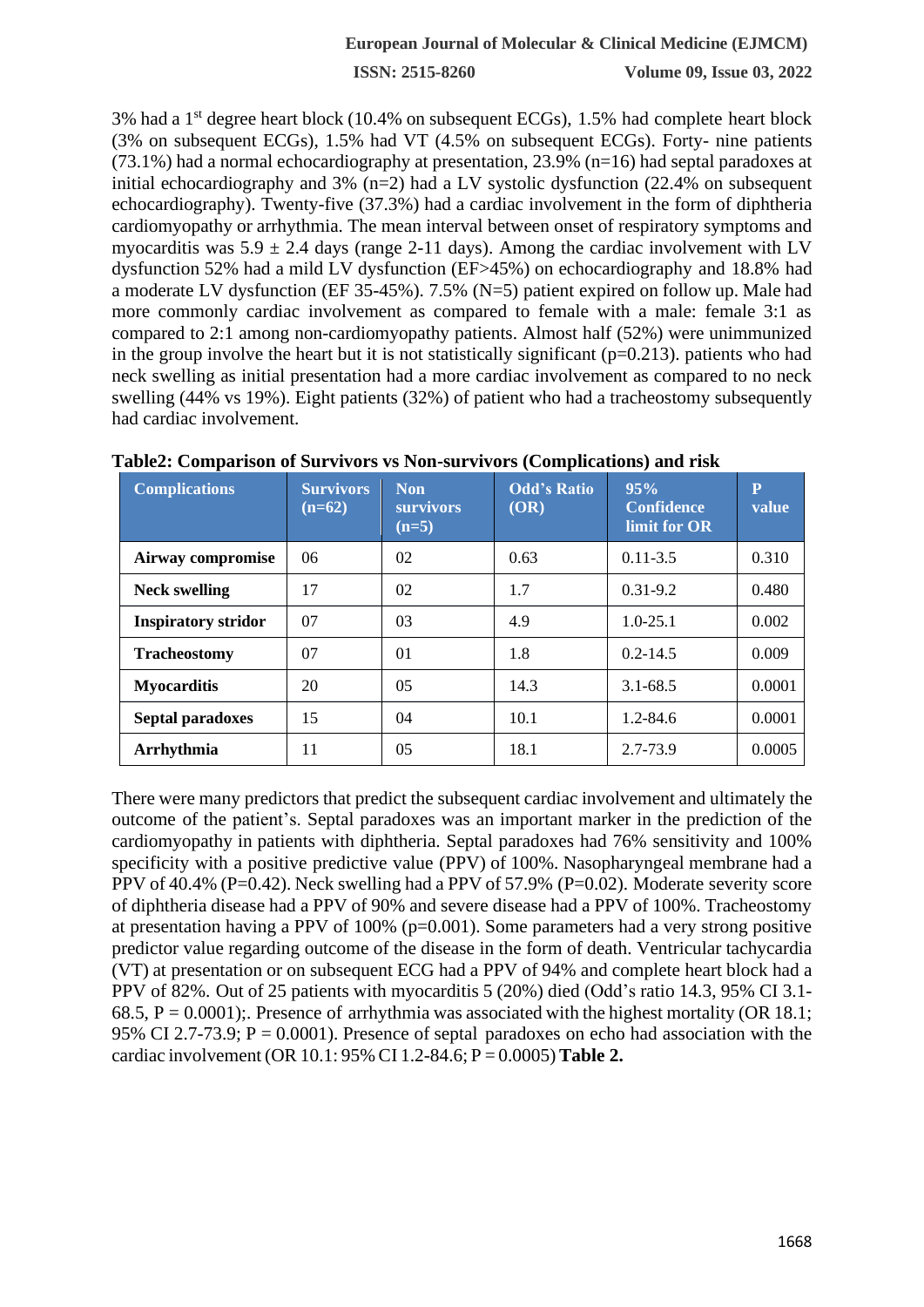







## **Discussion**

Diphtheria, caused by toxigenic strains of Corynebacterium diphtheriae, is an ancient disease with a significant high incidence and mortality that has always been characterized by epidemic waves of occurrence and is more common in winter in India. There are sporadic cases of diphtheria and cardiomyopathy associated with diphtheria in the developed world  $^{10}$  but it is still a significant cause of mortality in developing world like India. In this study, we demonstrated the early predictors of diphtheria cardiomyopathy aiming at early detection and pick up of the disease and prompt response may alter the outcome of the disease. There was male pre dominance in our study and it is comparable with the literature  $11, 12$ . The Male: Female is 2.3:1 which is comparable to regional literature as well  $^{11}$ . Median age at the time of presentation was comparable with other studies also had a range of presentation  $62-120$  months <sup>4, 12, 13.</sup> In this study and the related literature the cluster of diphtheria among age group of 5-10y is possibly due to lack of booster dose (DT). Patients less than 5 year are possibly rare because of immunization effect and also maternal antibodies in the younger infants. So with advancing age due to possible modifying response of antibodies due to lack of booster dose is likely reason for common presentation of diphtheria at this age group. Almost half of subjects presented with diphtheria were non- vaccinated for diphtheria vaccine and 26.9% were completely vaccinated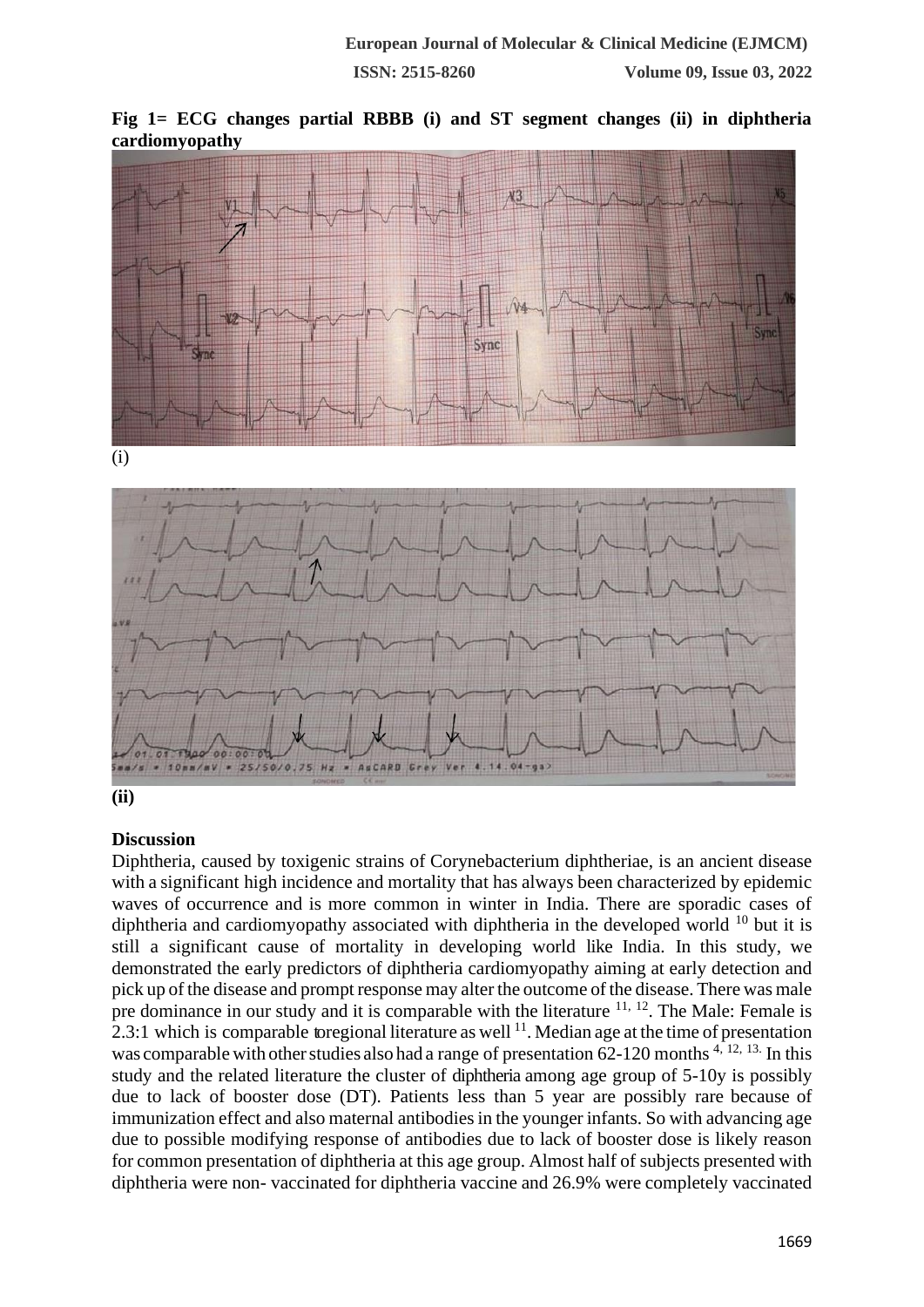**ISSN: 2515-8260 Volume 09, Issue 03, 2022**

which is comparable to the regional data<sup>4</sup> in which  $56.3\%$  were non immunized. Although immunized and partially immunized children were also presented with diphtheria but their number is less and likely diminished efficacy of administered vaccine at early age group is the reason of this presentation The diphtheria cardiomyopathy usually associated with exotoxins mediatedmyocardial injury produced by these microorganisms 13. The incidence of diphtheritic cardiomyopathy following diphtheria is 10%–20%, and some Indian studies reported the occurrence of myocarditis is 16- 66% and the associated mortality is ~50% <sup>4, 13.</sup> Our study showed 37.3% had a cardiac involvement in the form of diphtheria cardiomyopathy or arrhythmia. The mean interval between onset of respiratory symptoms and myocarditis was 5.9  $\pm$  2.4 days (range 2-11 days). Majority of the patients with myocarditis were asymptomatic, had only ECG changes, SGOT elevation, and early changes in the echocardiography and had a favorable outcome. Out of 25 patients having diphtheria cardiomyopathy there was 20% expired during the course of treatment. Overall mortality among diphtheria patients was 7.4% which is comparable to the local and regional data  $11,12$  where it was 8.9% and 5% but the 20% expiryamongdiphtheriacardiomyopathyissignificantlylowascomparetostudybyJayashreeM, Shruthi N et al  $<sup>4</sup>$  where the frequency was above 70%. This expiry rate was irrespective of the</sup> anti-diphtheriti serum (ADS) administration because almost all the patient got the ADS at admission. It was observed that almost all patients developed cardiac involvement within first week of onset of respiratory symptoms and patients who had bull neck and extensive faucial patches had more incidence of cardiac involvement and this is comparable to the literature as well  $4,14$ .

#### **Conclusion**

Diphtheria is still a public health problem in many developing countries and remains the major cause of morbidity and mortality due to lack of implementation of extended program of immunization (EPI) and also the booster dose of diphtheria in our setup. Diphtheria with its worst complications like diphtheria cardiomyopathy is still highly prevalent in this region of the world and major cause of mortality among diphtheria patients. Early prediction by alone or in combination of ECG and echocardiographic marker leads to early pick up of the disease and can decrease the burden of the disease in the community Strict public health measures like an increased immunization coverage including booster dose (DT), easy availability of antidiphtheritic serum (ADS), early prediction and recognition and effective treatment all may reduce the incidence and mortality.

#### **References**

- 1. White NJ, Hien TT. Diphtheria. In: Cook GC, ed. Manson's tropical diseases. 20th ed. London: Saunders, 1996:931–5.
- 2. Rakhmanova AGLJ, Groundstroem K, Valova E, Nosikova E, Tanasijchuk T, Saikku J. Diphtheria outbreak in St. Petersburg: clinical characteristics of 1860 adult patients. Scand J Infect Dis 1996; 28:37–40.
- 3. Wesley AG, Pather M, Chrystal V. The haemorrhagic diathesis in diphtheria with special reference to disseminated intravascular coagulation. Ann Trop Paediatr 1981; 1:51–6.
- 4. Jayashree M, Shruthi N, Singhi S. Predictors of outcome in patients with diphtheria receiving intensive care. Indian Pediatr 2006;43:155-60..
- 5. Bethell D, Dung N, Loan H, et al. Prognostic value of electrocardiographic monitoring in severe diphtheria. Clin Infect Dis 1995; 20: 1259–65.
- 6. Stockins BA, Lanas FT, Saavedra JG, Opazo JA. Prognosis in patients with diphtheric myocarditis and bradyarrhythmias: a0 ssessment of results of ventricular pacing. Br Heart J 1994;72:190-1.
- 7. Havaldar PV, Sankpal MN, Doddannavar RP. Diphtheritic myocarditis: Clinical and